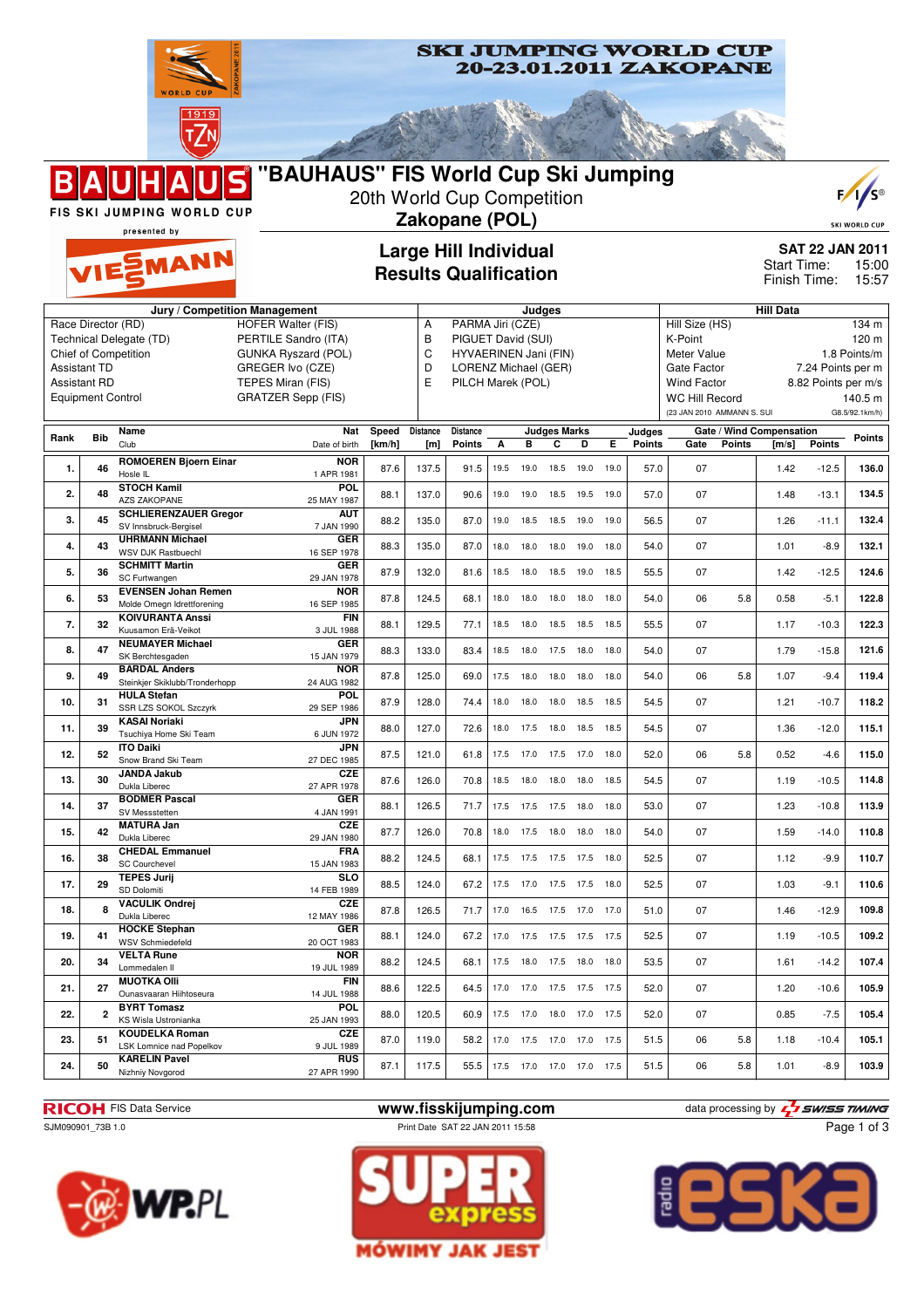

FIS SKI JUMPING WORLD CUP

B



20th World Cup Competition

|      |                      | <b>FIS SKI JUMPING WORLD CUP</b><br>presented by                   |                                         |        |          | Zakopane (POL)                                               |      |           |                              |                |      |        |      |        |                             |               | <b>SKI WORLD CUP</b>                     |
|------|----------------------|--------------------------------------------------------------------|-----------------------------------------|--------|----------|--------------------------------------------------------------|------|-----------|------------------------------|----------------|------|--------|------|--------|-----------------------------|---------------|------------------------------------------|
|      |                      | VIESMANN                                                           |                                         |        |          | <b>Large Hill Individual</b><br><b>Results Qualification</b> |      |           |                              |                |      |        |      |        | Start Time:<br>Finish Time: |               | <b>SAT 22 JAN 2011</b><br>15:00<br>15:57 |
| Rank | <b>Bib</b>           | Name                                                               | Nat                                     | Speed  | Distance | Distance                                                     |      |           | <b>Judges Marks</b>          |                |      | Judges |      |        | Gate / Wind Compensation    |               | Points                                   |
|      |                      | Club                                                               | Date of birth                           | [km/h] | [m]      | Points                                                       | A    | в         | С                            | D              | Е    | Points | Gate | Points | [m/s]                       | <b>Points</b> |                                          |
| 25.  | 22                   | <b>ZYLA Piotr</b><br>KS Wisla Ustronianka                          | <b>POL</b><br>16 JAN 1987               | 88.1   | 120.0    | 60.0                                                         | 16.5 | 17.0      | 17.5                         | 16.5           | 17.5 | 51.0   | 07   |        | 0.88                        | $-7.8$        | 103.2                                    |
| 26.  | 33                   | <b>AHONEN Janne</b><br>Lahden Hiihtoseura                          | <b>FIN</b><br>11 MAY 1977               | 88.6   | 122.0    | 63.6                                                         | 17.0 | 16.5      | 17.0 16.5                    |                | 17.0 | 50.5   | 07   |        | 1.32                        | $-11.6$       | 102.5                                    |
| 27.  | 25                   | <b>DAMJAN Jernei</b><br>SSK Costella Ilirija                       | <b>SLO</b><br>28 MAY 1983               | 87.5   | 120.0    | 60.0                                                         |      | 17.5 17.0 | 17.5 17.0                    |                | 16.5 | 51.5   | 07   |        | 1.15                        | $-10.1$       | 101.4                                    |
| 28.  | 24                   | <b>COLLOREDO Sebastian</b>                                         | IΤA                                     | 88.1   | 117.5    | 55.5                                                         |      |           | 17.0 17.0 17.0 17.0 17.5     |                |      | 51.0   | 07   |        | 0.59                        | $-5.2$        | 101.3                                    |
|      |                      | G.S. Fiamme Gialle<br><b>HLAVA Lukas</b>                           | 9 SEP 1987<br><b>CZE</b>                |        |          |                                                              |      |           |                              |                |      |        |      |        |                             |               |                                          |
| 29.  | 26                   | Dukla Liberec                                                      | 10 SEP 1984                             | 88.4   | 120.5    | 60.9                                                         | 17.5 | 17.0      | 17.0                         | 17.0           | 17.5 | 51.5   | 07   |        | 1.29                        | $-11.4$       | 101.0                                    |
| 30.  | 9                    | <b>KEITURI Kalle</b><br>Lahden Hiihtoseura                         | <b>FIN</b><br>25 APR 1984               | 87.8   | 122.0    | 63.6                                                         | 17.0 | 17.5      |                              | 18.0 17.0      | 18.0 | 52.5   | 07   |        | 1.79                        | $-15.8$       | 100.3                                    |
| 31.  | 13                   | <b>KUETTEL Andreas</b>                                             | SUI                                     | 88.0   | 120.0    | 60.0                                                         | 16.5 | 17.5      | 17.0 16.5 17.5               |                |      | 51.0   | 07   |        | 1.24                        | $-10.9$       | 100.1                                    |
|      |                      | <b>SC Einsiedeln</b><br><b>KRANJEC Robert</b>                      | 25 APR 1979<br><b>SLO</b>               |        |          |                                                              |      |           |                              |                |      |        |      |        |                             |               |                                          |
| 32.  | 44                   | SK Triglav Kranj                                                   | 16 JUL 1981                             | 88.1   | 118.0    | 56.4                                                         | 17.0 | 17.0      | 17.0 17.0 17.0               |                |      | 51.0   | 07   |        | 0.86                        | $-7.6$        | 99.8                                     |
| 33.  | 35                   | <b>INGVALDSEN Ole Marius</b><br>Steinkjer Skiklubb/Tronderhopp     | <b>NOR</b><br>2 OCT 1985                | 87.6   | 118.0    | 56.4                                                         |      |           | 17.0  16.5  16.5  16.5  16.5 |                |      | 49.5   | 07   |        | 0.95                        | $-8.4$        | 97.5                                     |
| 34.  | 28                   | <b>SEDLAK Borek</b><br>Dukla Liberec                               | CZE<br>15 JUN 1981                      | 87.9   | 114.0    | 49.2                                                         | 16.5 | 16.5      | 16.5                         | 16.5           | 17.0 | 49.5   | 07   |        | 0.44                        | $-3.9$        | 94.8                                     |
| 34.  | 15                   | <b>NIEMI Sami</b><br>Ounasvaaran Hiihtoseura                       | <b>FIN</b><br>16 FEB 1991               | 87.6   | 119.5    | 59.1                                                         | 17.0 | 16.5      |                              | 16.5 16.5 16.5 |      | 49.5   | 07   |        | 1.57                        | $-13.8$       | 94.8                                     |
| 36.  | 19                   | <b>VASSILIEV Dimitry</b><br>CSK/Lokomotiva UFA                     | <b>RUS</b><br>26 DEC 1979               | 87.9   | 115.5    | 51.9                                                         | 16.5 | 16.5      | 16.5                         | 16.0           | 16.0 | 49.0   | 07   |        | 0.83                        | $-7.3$        | 93.6                                     |
| 37.  | 40                   | <b>PREVC Peter</b><br>SK Triglav Kranj                             | <b>SLO</b><br>20 SEP 1992               | 88.3   | 116.0    | 52.8                                                         | 17.0 | 16.5      | 16.5 16.5 17.0               |                |      | 50.0   | 07   |        | 1.06                        | $-9.3$        | 93.5                                     |
| 38.  | 23                   | <b>INNAUER Mario</b><br>SV Innsbruck-Bergisel                      | AUT<br>10 JAN 1990                      | 87.9   | 114.0    | 49.2                                                         | 16.0 |           | 16.5 17.0 16.5 17.0          |                |      | 50.0   | 07   |        | 0.74                        | $-6.5$        | 92.7                                     |
| 39.  | 12                   | <b>DESCOMBES SEVOIE Vincent</b>                                    | FRA                                     | 87.4   | 116.0    | 52.8                                                         | 16.5 | 17.0      |                              | 17.0 16.5      | 17.0 | 50.5   | 07   |        | 1.64                        | $-14.5$       | 88.8                                     |
|      |                      | Douanes les Houches<br><b>SLIZ Rafal</b>                           | 9 JAN 1984<br><b>POL</b>                |        |          |                                                              |      |           |                              |                |      |        |      |        |                             |               |                                          |
| 40.  | 21                   | <b>AZS AWF Katowice</b>                                            | 11 JUL 1983                             | 87.8   | 111.0    | 43.8                                                         | 16.0 | 16.5      | 16.5 15.5 16.5               |                |      | 49.0   | 07   |        | 0.52                        | $-4.6$        | 88.2                                     |
| 40.  | 3                    | <b>MURANKA Klemens</b><br>TS Wisla Zakopane                        | <b>POL</b><br>31 AUG 1994               | 87.7   | 113.5    | 48.3                                                         |      |           | 15.5  16.5  17.0  16.5  17.5 |                |      | 50.0   | 07   |        | 1.14                        | $-10.1$       | 88.2                                     |
|      |                      |                                                                    |                                         |        |          |                                                              |      |           |                              |                |      |        |      |        |                             |               |                                          |
|      | <b>Not Qualified</b> | <b>BACHLEDA Marcin</b>                                             | <b>POL</b>                              |        |          |                                                              |      |           |                              |                |      |        |      |        |                             |               |                                          |
| 42.  | 20                   | TS Wisla Zakopane                                                  | 4 SEP 1982                              | 87.8   | 110.0    | 42.0                                                         | 15.5 | 16.5      | 16.0                         | 16.5 16.5      |      | 49.0   | 07   |        | 0.42                        | $-3.7$        | 87.3                                     |
| 43.  | 6                    | <b>KOT Maciej</b><br>AZS AWF Krak Z-ne                             | <b>POL</b><br>9 JUN 1991                | 87.5   | 111.5    | 44.7                                                         | 16.0 | 16.0      |                              | 15.5 16.0 17.0 |      | 48.0   | 07   |        | 0.76                        | $-6.7$        | 86.0                                     |
| 44.  | 1                    | <b>ZAPOTOCZNY Andrzej</b><br>AZS AWF Krak Z-ne                     | POL<br>16 OCT 1991                      | 88.0   | 109.5    | 41.1                                                         |      | 15.5 15.5 | 16.5 16.5 16.5               |                |      | 48.5   | 07   |        | 0.55                        | $-4.9$        | 84.7                                     |
| 45.  | 4                    | <b>MIETUS Krzysztof</b><br>AZS AWF Krak Z-ne                       | POL<br>8 MAR 1991                       | 87.8   | 108.5    | 39.3                                                         | 16.5 |           | 15.5 16.5 16.0               |                | 16.5 | 49.0   | 07   |        | 0.83                        | $-7.3$        | 81.0                                     |
| 46.  | 14                   | <b>LAZAROVYCH Oleksandr</b><br>Vorokhta Ski School                 | <b>UKR</b><br>30 AUG 1984               | 87.0   | 114.0    | 49.2                                                         |      |           | 16.0 16.0 16.0 16.0 16.0     |                |      | 48.0   | 07   |        | 1.94                        | $-17.1$       | 80.1                                     |
| 47.  | 17                   | <b>BOSHCHUK Volodymyr</b>                                          | <b>UKR</b>                              | 87.6   | 107.5    | 37.5                                                         |      |           | 15.5  16.0  16.0  16.0  16.5 |                |      | 48.0   | 07   |        | 1.02                        | $-9.0$        | 76.5                                     |
| 48.  | 5                    | Verkhovina Ski School<br><b>KUBACKI Dawid</b><br>TS Wisla Zakopane | 3 AUG 1982<br><b>POL</b><br>12 MAR 1990 | 87.8   | 106.5    | 35.7                                                         |      |           | 15.5  16.0  16.0  15.5  16.5 |                |      | 47.5   | 07   |        | 0.80                        | $-7.1$        | 76.1                                     |
|      |                      | <b>TROFIMOV Roman-Sergeevich</b>                                   | <b>RUS</b>                              |        |          |                                                              |      |           | 15.5  16.0  16.5  15.5  15.5 |                |      |        |      |        |                             |               |                                          |
| 49.  | 18                   | Moskva Shvsm<br><b>CHERVYAKOV Georgiy</b>                          | 19 NOV 1989<br><b>RUS</b>               | 87.8   | 105.5    | 33.9                                                         |      |           |                              |                |      | 47.0   | 07   |        | 0.74                        | $-6.5$        | 74.4                                     |
| 50.  | 16                   | Moskva Shvsm Skiclub                                               | 15 FEB 1990                             | 87.5   | 107.5    | 37.5                                                         |      |           | 16.0 16.0 16.0 16.0 16.5     |                |      | 48.0   | 07   |        | 1.36                        | $-12.0$       | 73.5                                     |
| 51.  | $\overline{7}$       | <b>KARAULOV</b> Ivan<br>Almaty                                     | KAZ<br>23 JUN 1980                      | 87.4   | 101.0    | 25.8                                                         |      |           | 15.5  15.5  15.5  15.0  15.5 |                |      | 46.5   | 07   |        | 1.28                        | $-11.3$       | 61.0                                     |

**RICOH** FIS Data Service **www.fisskijumping.com** data processing by  $\frac{7}{2}$  SWISS TIMING SJM090901\_73B 1.0 Print Date SAT 22 JAN 2011 15:58







 $F/1/5$